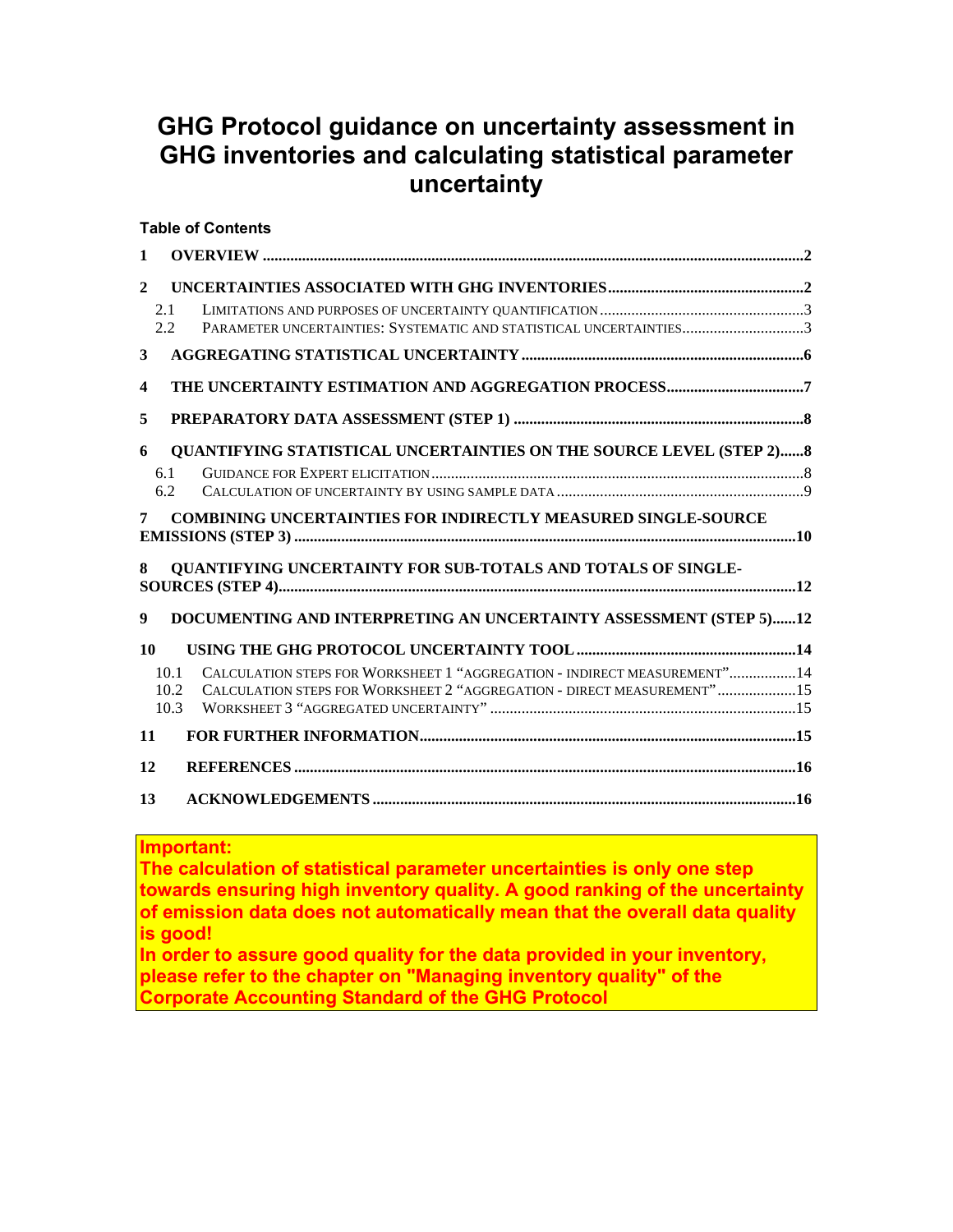### **1 Overview**

One element of GHG emissions data quality management involves quantitative and qualitative uncertainty analysis. For example, several emissions trading proposals require that participants provide basic uncertainty information for emissions from their activities (e.g. the proposed European Emissions Allowance Trading Scheme). The GHG Protocol Initiative has developed this guidance along with a calculation tool based on Excel spreadsheets. This calculation tool automates the aggregation steps involved in developing a basic uncertainty assessment for GHG inventory data.

The purpose of this document is to describe the functionality of the tool, and to give companies a better understanding of how to prepare, interpret, and utilize inventory uncertainty assessments. The guidance on the tool is embedded in this overview. The guidance is based on the IPCC Guidelines for National GHG Inventories and should be considered as an addition to the calculation tools provided by the GHG Protocol Initiative, as well as to the chapter on Managing Inventory Quality in the standard document.

Section 2 gives a short overview on the different types of uncertainty associated with corporate GHG Inventories and specifies the limitations of the GHG Protocol Uncertainty Tool. In section 3 follows a short introduction to the approach used in the tool for presenting and aggregating statistical uncertainties. Sections 4 through 8 then provide a step by step discussion on collecting uncertainty information and aggregating it using the first order error propagation method. Section 9 provides recommendations on how to document and interpret the results of an uncertainty assessment. Finally, section 10 gives a short guidance on how to use the uncertainty tool.

## **2 Uncertainties associated with GHG inventories**

Uncertainties associated with greenhouse gas inventories can be broadly categorized into *scientific* uncertainty and *estimation* uncertainty. Scientific uncertainty arises when the science of the actual emission and/or removal process is not sufficiently understood. For example, many of the direct and indirect emissions factors associated with global warming potential (GWP) values that are used to combine emission estimates of different greenhouse gases involve significant scientific uncertainty. Analyzing and quantifying such scientific uncertainty is extremely problematic and is likely to be beyond the scope of most company's inventory efforts.

Estimation uncertainty arises any time greenhouse gas emissions are quantified. Therefore all emission or removal estimates are associated with estimation uncertainty. Estimation uncertainty can be further classified into two types: *model* uncertainty and *parameter* uncertainty<sup>1</sup>.

*Model uncertainty* refers to the uncertainty associated with the mathematical equations (i.e. models) used to characterize the relationships between various parameters and emission processes. For example, model uncertainty may arise either due to the use of an incorrect mathematical model or inappropriate parameters (i.e. inputs) in the model. Like scientific uncertainty, estimating model uncertainty is also likely to be beyond the scope of most company's inventory efforts; however, some companies may wish to utilize their unique scientific and engineering expertise to evaluate the uncertainty in their emission estimation models. $2$ 

*Parameter uncertainty* refers to the uncertainty associated with quantifying the parameters used as inputs (e.g. activity data, emission factors, or other parameters) to estimation models. Parameter uncertainties can be evaluated through statistical analysis, measurement equipment precision determinations, and expert judgment. Quantifying parameter uncertainties and then

 $\frac{1}{1}$  $1$  Emissions estimated from direct emission monitoring will generally only involve parameter uncertainty (e.g. equipment measurement error).

<sup>2</sup> Emission estimation models that consist of only activity data times an emission factor only involve parameter uncertainties, assuming that emissions are perfectly linearly correlated with the activity data parameter.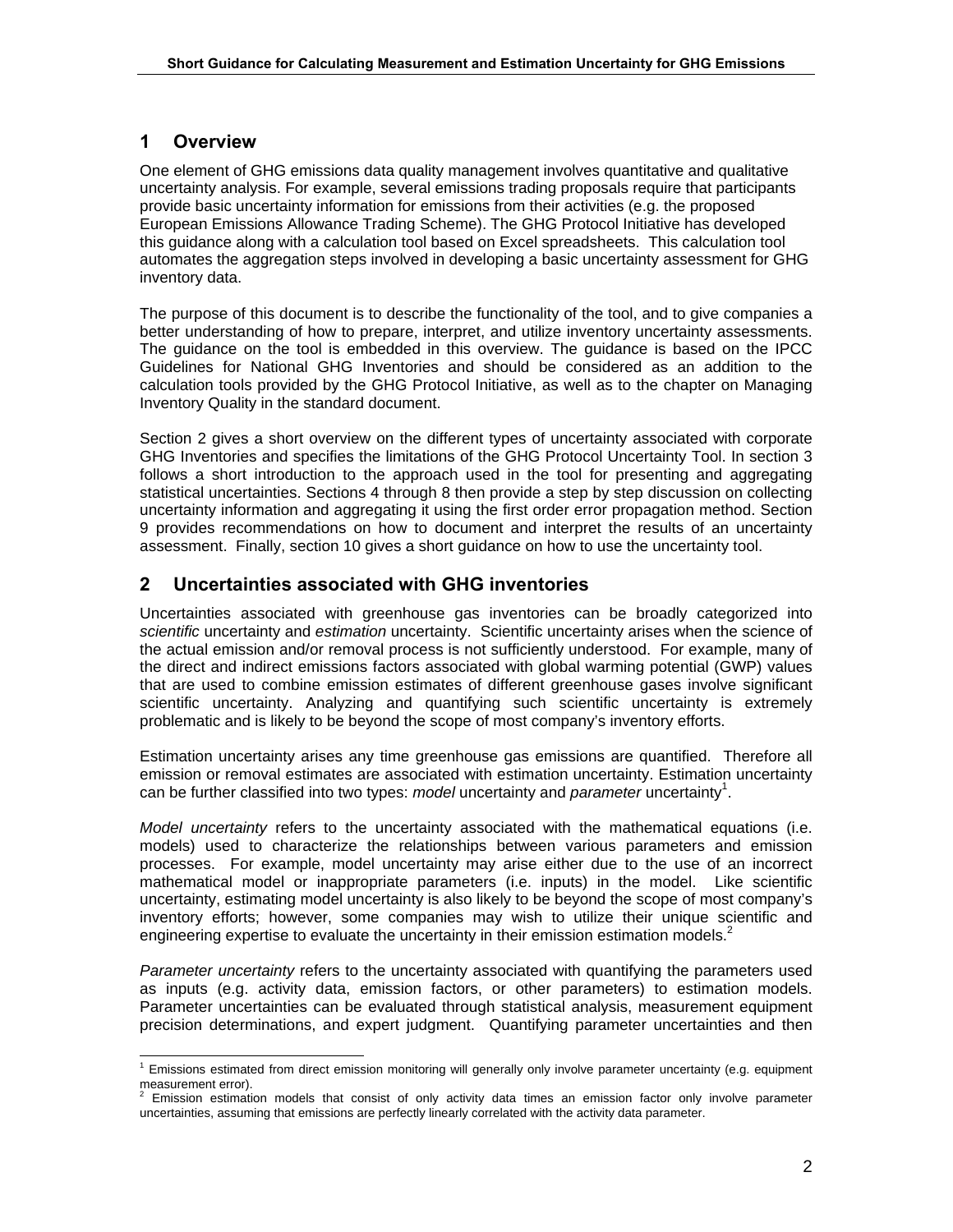estimating source category uncertainties based on these parameter uncertainties will be the primary focus for those companies which choose to investigate the uncertainty in their emission inventories.

## 2.1 Limitations and purposes of uncertainty quantification

Given that only parameter uncertainties are within the feasible scope of most companies, uncertainty estimates for corporate greenhouse gas inventories will, of necessity, be imperfect. It is also not always the case that complete and robust sample data will be available to assess the statistical uncertainty in every parameter. Often only a single data point will be available for most parameters (e.g. liters of gasoline purchased or tonnes of limestone consumed). In some of these cases, companies can utilize instrument precision or calibration information to inform their assessment of statistical uncertainty. However, to quantify some of the systematic uncertainties associated with parameters and to supplement statistical uncertainty estimates, companies will usually have to rely on expert judgment.<sup>3</sup> The problem with expert judgment, though, is that it is difficult to obtain in a comparable (i.e. unbiased) and consistent manner across parameters, source categories, or companies.

For these reasons, almost all comprehensive estimates of uncertainty for greenhouse gas inventories will be not only imperfect but also have a *subjective* component. In other words, despite the most thorough efforts, estimates of uncertainty for greenhouse gas inventories must themselves be considered highly uncertain. Except in highly restricted cases, uncertainty estimates cannot be interpreted as objective metrics that can be used as an unbiased measure of quality to compare across source categories or different companies. Such an exception is when two operationally similar facilities use identical estimation methodologies. In these cases differences in scientific or model uncertainties can, for the most part, be ignored. Then assuming that either statistical or instrument precision data is available to estimate parameter uncertainties (i.e., expert judgment is not needed), quantified uncertainty estimates can be treated as being comparable between facilities. This type of comparability is what is aimed at in some emissions trading schemes that prescribe specific monitoring, estimation and measurement requirements. However, even here the degree of comparability depends on the flexibility that participants are given for estimating emissions, the homogeneity across facilities, as well as the level of enforcement and review of the methodologies used.

With these limitations in mind, what should the role of uncertainty assessments be in developing GHG inventories? Uncertainty investigations can be part of a broader learning and quality feedback process. They can support a company's efforts to understand the causes of uncertainty and help identify ways of improving inventory quality. For example, collecting the information needed to determine the statistical properties of activity data and emission factors forces one to ask hard questions and to carefully and systematically investigate data quality. In addition, these investigations establish lines of communication and feedback with data suppliers to identify specific opportunities to improve the quality of the data and methods used. Similarly, although not completely objective, the results of an uncertainty analysis can provide valuable information to reviewers, verifiers, and managers for setting priorities for investments into improving data sources and methodologies. In other words, uncertainty assessment becomes a rigorous although subjective—process for assessing quality and guiding the implementation of quality management.

### 2.2 Parameter uncertainties: Systematic and statistical uncertainties

The type of uncertainty most amenable to assessment by companies preparing their own inventory is the uncertainties associated with parameters (e.g. activity data, emission factors, and

<sup>-&</sup>lt;br>3  $3$  The role of expert judgment in the assessment of the parameter can be twofold: Firstly, expert judgment can be the source of the data that are necessary to estimate the parameter. Secondly, expert judgment can help (in combination with data quality investigations) identify, explain, and quantify both statistical and systematic uncertainties (see following section).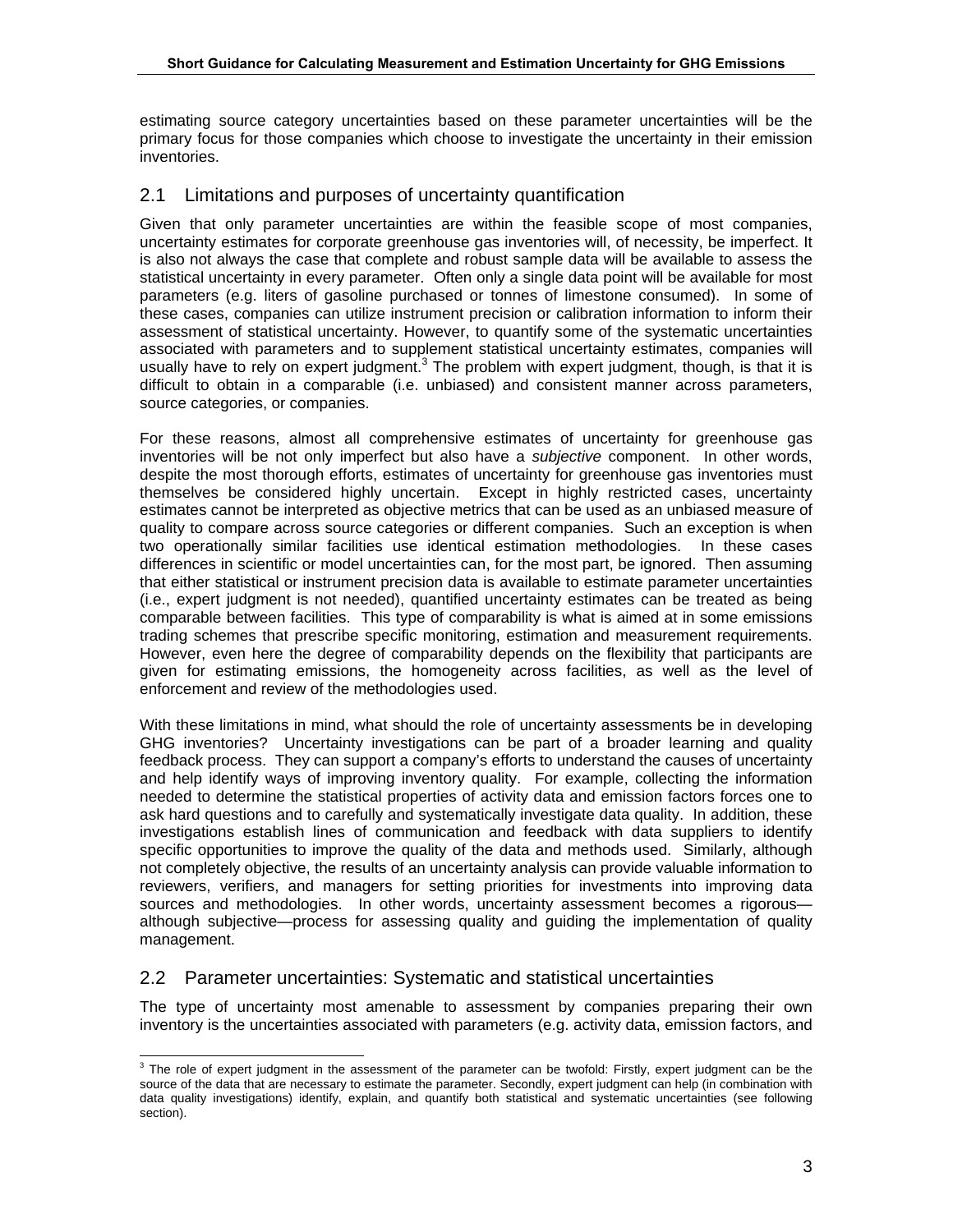other parameters) used as inputs in an emission estimation model. Two types of parameter uncertainties can be identified in this context: systematic and statistical uncertainties.

*Systematic uncertainty* occurs if data are systematically biased. In other words, the average of the measured or estimated value is always less or greater than the true value. Biases can arise, for example, because emissions factors are constructed from non-representative samples, all relevant source activities or categories have not been identified, or incorrect or incomplete estimation methods or faulty measurement equipment have been used.<sup>4</sup> Because the true value is unknown, such systematic biases cannot be detected through repeated experiments and, therefore, cannot be quantified through statistical analysis. However, it is possible to identify biases and, sometimes, quantify them through data quality investigations and expert judgments. The Chapter on "Managing Inventory Quality" of the GHG Protocol Corporate Standard gives guidance on how to plan and implement a GHG Data Quality Management System. A well designed Quality Management System can significantly reduce systematic uncertainty.

Expert judgment can itself be a source of systematic biases referred to as "*cognitive biases*". Such cognitive biases are, for example, related to the psychological fact that human cognition is often systematically distorted, especially when very low or very high probabilities are involved. Cognitive biases can therefore lead to "wrong" parameter estimations when expert judgment is used in the selection or development parameter estimates. In order to minimize the risk of cognitive biases it is strongly recommended to use predefined procedures for expert elicitation. Subsection 6.1 provides some references for standardized protocols which should be consulted prior to engaging in expert elicitation.

Potential reasons for specific systematic biases in data should always be identified and discussed qualitatively. If possible, the direction (over- or underestimate) of any biases and their relative magnitude should be discussed. This type of qualitative information is essential regardless of whether quantitative uncertainty estimates are prepared because it provides the reasons why such problems may have occurred, and therefore what improvements may need to be made to resolve them. Such discussions that address the likely reasons for biases and how they may be eliminated will often be the most valuable product of an uncertainty assessment exercise.

The data (i.e. parameters) used by a company in the preparation of its inventory will also be subject to *statistical* (i.e. random) *uncertainty*. This type of uncertainty results from natural variations (e.g. random human errors in the measurement process and fluctuations in measurement equipment). Random uncertainty can be detected through repeated experiments or sampling of data. Ideally, random uncertainties should be statistically estimated using available empirical data. However, if insufficient sample data are available to develop valid statistics, parameter uncertainties can be developed from expert judgments that are obtained using an elicitation protocol as described below.

#### **The GHG Protocol uncertainty tool is designed to aggregate statistical (i.e., random) uncertainty assuming a normal distribution of the relevant variables.**

Figure 1 summarizes the different uncertainties that occur in the context of GHG inventories.

<sup>&</sup>lt;sup>4</sup> It should also be recognized that biases do not have to be constant from year to year but instead may exhibit a pattern over time (e.g. may be growing or falling). For example, a company that continues to disinvest in collecting high quality data may create a situation in which the biases in its data get worse each year (e.g. changes in practices or mistakes in data collection get worse over time). Such data quality issues are extremely problematic because of the effect they can have on calculated emission trends.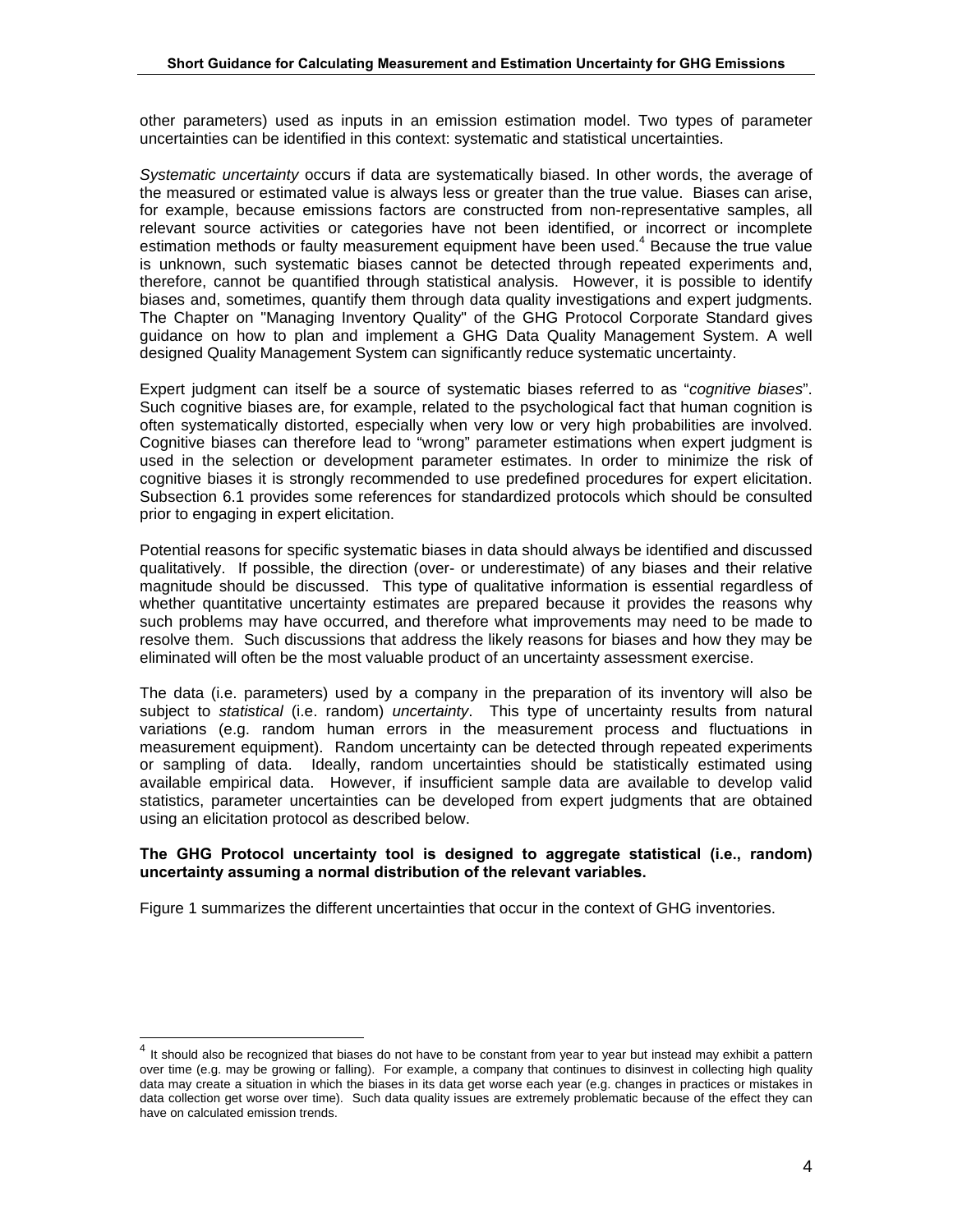

#### **Figure 1: types of uncertainties associated with greenhouse gas inventories**

The following guidance concentrates on a process to assess statistical (or inherent) uncertainties, as their quantitative assessment is within the feasible scope of most companies, and the GHG Protocol Uncertainty Tool is designed to facilitate the aggregation of this type of uncertainty.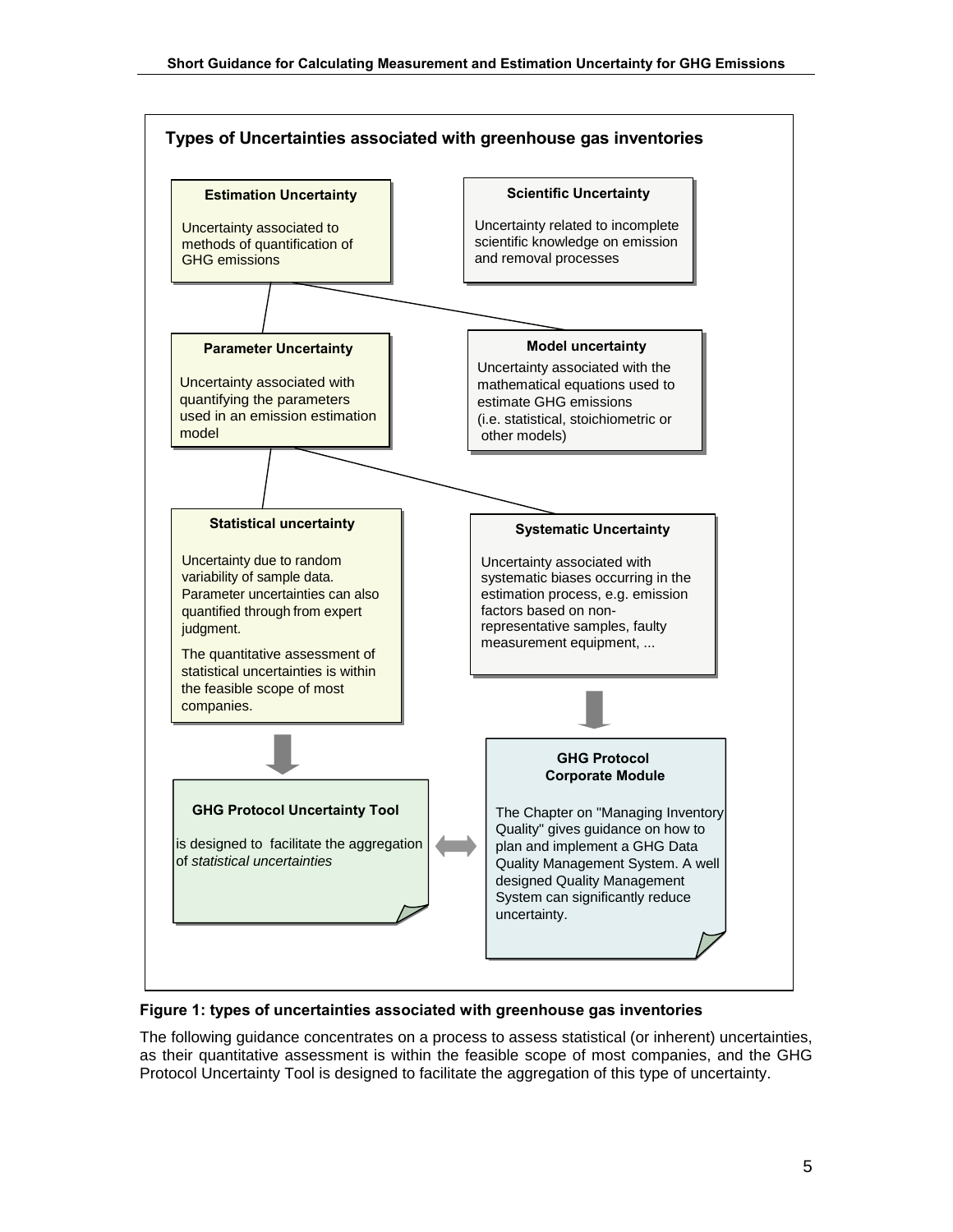## **3 Aggregating statistical uncertainty**

Measurement uncertainty is usually presented as an *uncertainty range,* i.e. an interval expressed in +/- percent of the mean value reported (e.g. 100t +/- 5%)

Once sufficient information on the parameter uncertainty ranges has been collected (see Section 6) and a company wishes to combine its parameter uncertainty information using a fully quantitative approach, it has two main choices of mathematical techniques.

- The first order error propagation Method (Gaussian Method) $5$
- Methods based on a Monte Carlo Simulation $^6$

The GHG Protocol Uncertainty Tool presented in this guidance uses the first order error propagation method. This method should however only be applied if the following assumptions are fulfilled:

- The errors in each parameter must be normally distributed (i.e. Gaussian),
- There must be no biases in the estimator function (i.e. that the estimated value is the mean value)
- The estimated parameters must be uncorrelated (i.e. all parameters are fully independent).
- Individual uncertainties in each parameter must be less than 60% of the mean

A second approach is to use a technique based on a Monte Carlo simulation, that allows uncertainties with any probability distribution, range, and correlation structure to be combined, provided they have been suitably quantified. The Monte Carlo technique can be used to estimate the uncertainty of single sources as well as to aggregate uncertainties for a site or company.

Although the Monte Carlo technique is enormously flexible, in all cases computer software is required for its use. Several simulation software packages are commercially available (e.g. @Risk or Crystal Ball).

As the GHG Protocol Tool for uncertainty aggregation is based on the first order propagation method, the following guidance will always refer to this method. Further Guidance on the use of the Monte Carlo technique is available from the IPCC Good Practice Guidance or EPA's Quality Control/Quality Assurance Plan (see references below).

<sup>-&</sup>lt;br>5

 $^{\circ}$  This approach corresponds to Tier 1 of the IPCC Good Practice Guidance and Uncertainty Management<br> $^{\circ}$  This approach corresponds to Tier 2 of the IPCC Good Practice Guidance and Uncertainty Management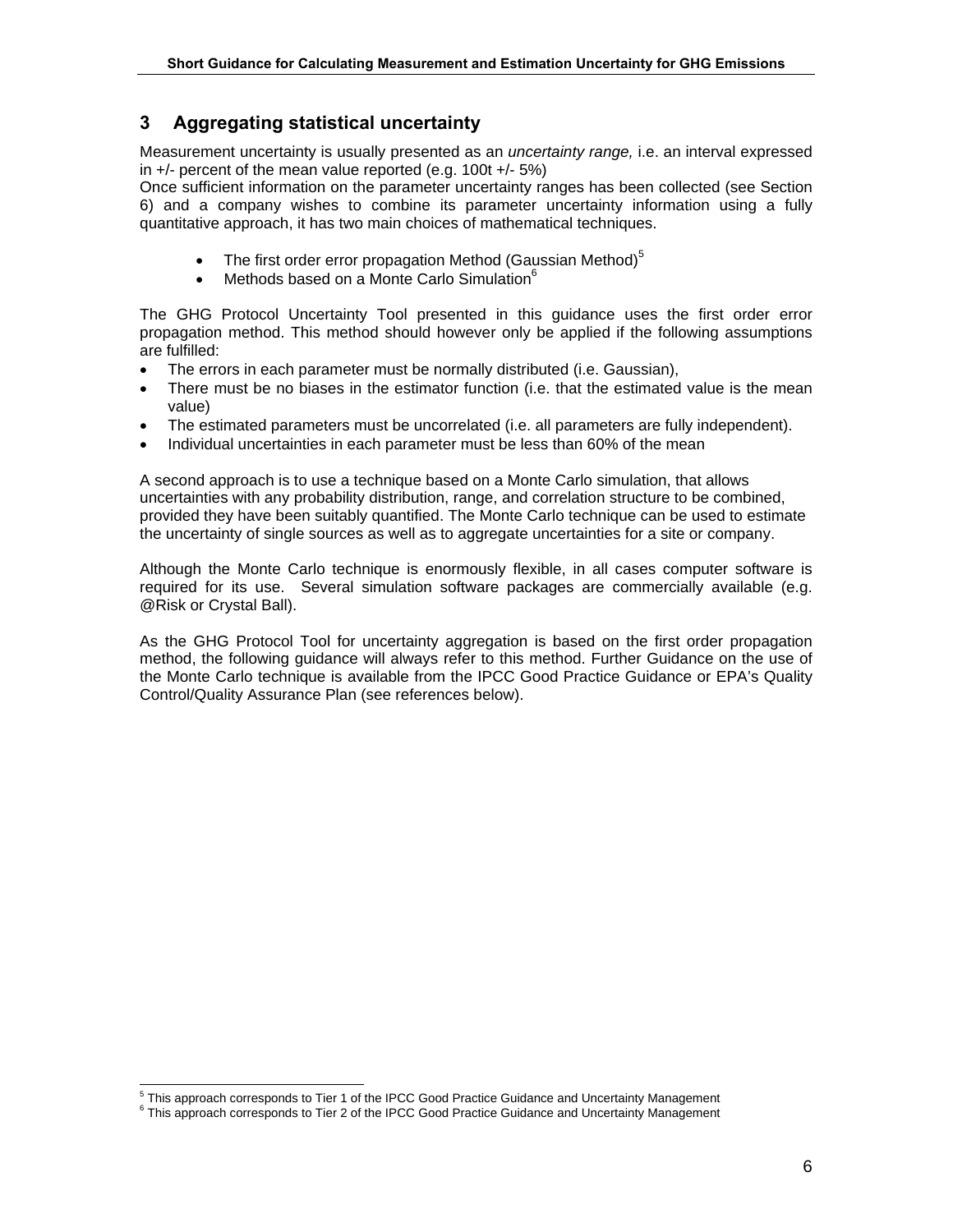## **4 The Uncertainty estimation and aggregation process**

Figure 2 gives an overview of the process to follow for the assessment of **statistical uncertainties** in Greenhouse Gas Accounting using the first order error propagation technique. The GHG Protocol Uncertainty tool is designed to support the uncertainty analyst with the aggregation and ranking of the different uncertainties. The process is divided into 5 different steps, which will be explained in more detail below.



**Figure 2: Process for estimating and aggregating parameter uncertainty for GHG inventories**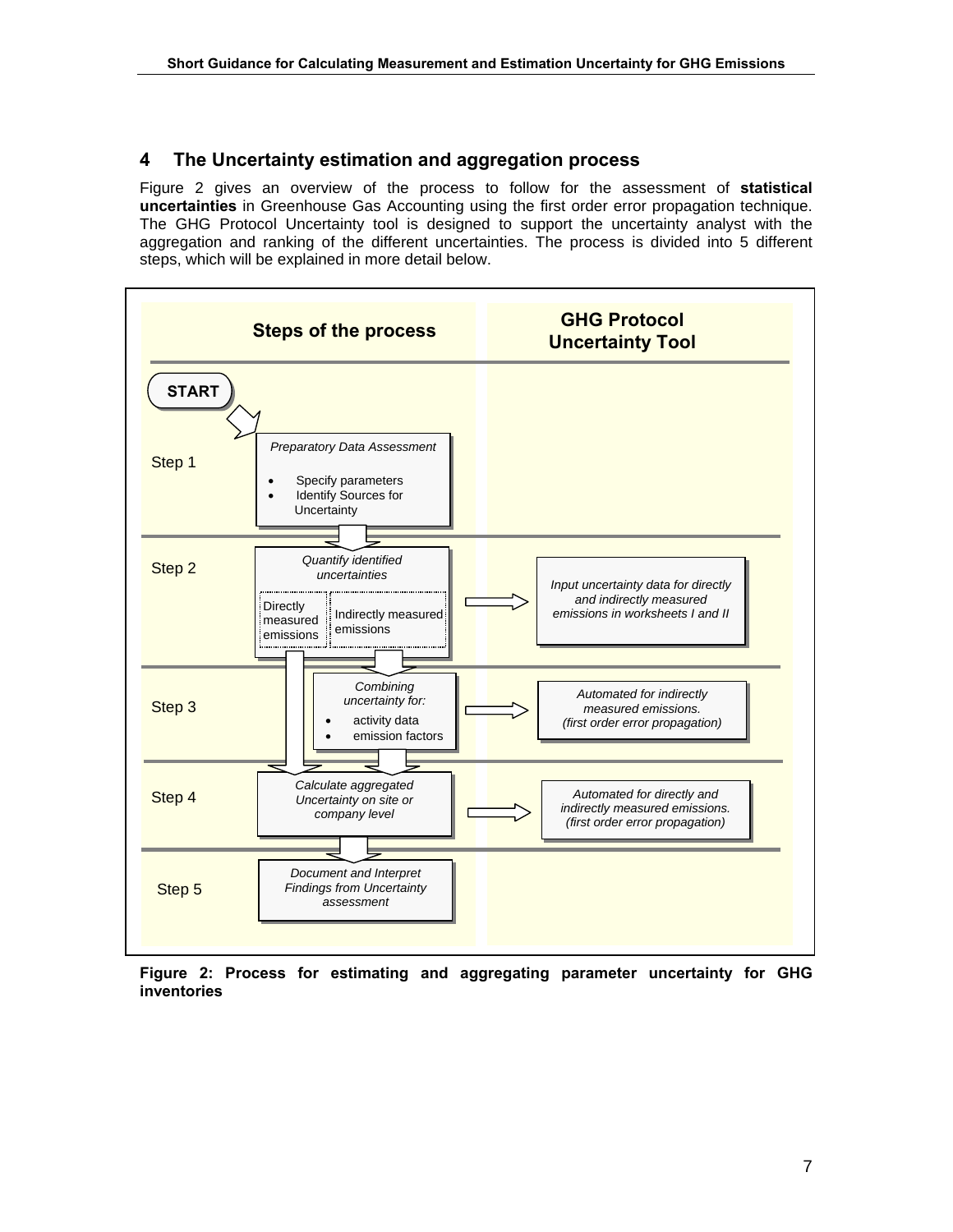## **5 Preparatory Data Assessment (Step 1)**

As in any uncertainty assessment, it should be made clear that (a) what is being estimated (i.e., GHG emissions) and (b) what are the likely causes of the uncertainties identified and quantified.

GHG emissions can be measured either directly or indirectly. The indirect approach usually involves the use of an estimation model (e.g., activity data and an emission factor), while the direct approach requires that emissions to the atmosphere be measured directly by some form of instrumentation (e.g., continuous emissions monitor).

As the data used in the direct or indirect measurement of GHG emissions are subject to random variation there is always statistical uncertainty associated with the resulting emission estimates. A well designed data quality management system can help reduce the uncertainty in data. Please refer to Chapter 8 "Managing Inventory Quality" of the GHG Protocol Corporate Inventory Module for guidance on how to establish a good quality management system.

The level at which uncertainty data are collected should generally be at the same level at which the actual estimation data are collected. Usually an uncertainty assessment is more precise if you start the assessment at the lowest level where data are collected and then aggregate them on the plant- and company-level.

## **6 Quantifying statistical uncertainties on the source level (Step 2)**

Statistical uncertainty in the context of GHG inventories is usually presented by giving an uncertainty range expressed in a percentage of the expected mean value of the emission. This range can be determined by *calculating the "confidence limits",* within which the underlying value of an uncertain quantity is thought to lie for a specified probability (see section 6.2 for further discussion). Another possibility is to *consult experts* within the company to give an estimation of the uncertainty range of the data used.<sup>7</sup>

In practice the uncertainty assessment will probably be based on a combination of both approaches: Where a large sample of directly or indirectly measured emission data is available, it is possible to calculate the statistical uncertainty using specific statistical methods. For other parameters, where data are insufficient for a statistical analysis, expert judgment will be necessary to estimate an uncertainty range. This expert judgment can be supplemented by determining the precision of any measurement equipment used in the collecting of inventory data. The collection of uncertainty information, whether from sample data, measurement equipment precision determinations, or expert judgment, is best performed in conjunction with an a company's overall quality management system in which investigations are performed into the quality of the data collected for estimating greenhouse gas emissions (see the chapter on "Managing Inventory Quality" of the corporate accounting Standard of the GHG Protocol).

The following subsection provides some references on the assessment of uncertainties through expert elicitation (subsection 6.1). Subsection 6.2 gives some guidance on calculating the uncertainty range of specific parameters from sample data by using the statistical t-test.

### 6.1 Guidance for Expert elicitation

In order to avoid cognitive biases that can occur when experts are consulted to estimate uncertainty ranges or the probability function of parameters for the uncertainty assessment, the use of an "expert elicitation protocol" is highly recommended. In the context of this guidance, an elicitation protocol refers to the set of procedures to be used by the uncertainty analysts who

 $\frac{1}{7}$  $<sup>7</sup>$  If the latter approach is chosen, it has to be made clear that a normal distribution of the errors is assumed otherwise the</sup> error propagation method and therefore the uncertainty tool should not be used.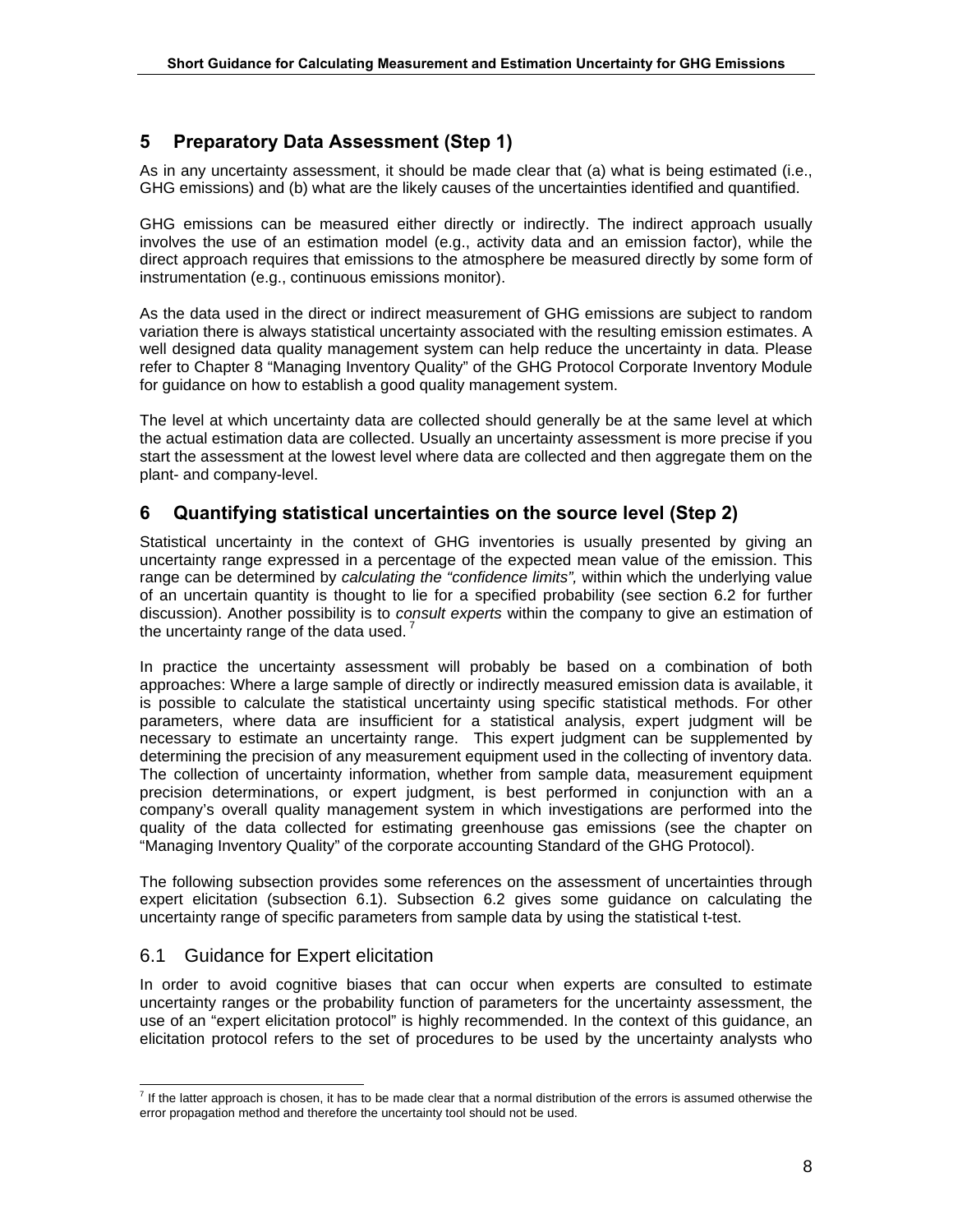interviews experts for purposes of developing quantitative uncertainties of the input variables and, thereby, of the inventory estimates of source categories.

An example of a well-known protocol for expert elicitation is the Stanford/SRI protocol. The *IPCC Good Practice Guidance in National Greenhouse Gas* as well as the *US-EPA Procedures Manual*  for Quality Assurance/Quality Control and Uncertainty Analysis give a good overview on the how to set up an Expert elicitation process for country data that apply also for GHG inventories on the company level.

## 6.2 Calculation of uncertainty by using sample data

Parameter uncertainties can also be estimated by using statistical methods to calculate the confidence interval for a parameter from sampling intervals, variations among samples, and instrument calibration. This section describes a simple statistical method for the calculation of the uncertainty range by using the sample data. The estimation of a confidence interval using the tstatistic, which is presented here, can be applied for the estimation of uncertainties of directly measured emissions as well as those associated with activity data and emission factors (i.e., indirect measurement). This method is based on the assumption that the distribution of measurement data converges to a normal distribution, which is normally – in the absence of major systematic biases – the case.

It is important to note that this method is a very general one, and depending on the situation there may be more appropriate, but more complicated, statistical methods to be applied.<sup>8</sup> For a sample with *n* measurements the method presented here requires 5 steps:

1. Choice of a confidence level

The "confidence level" determines the probability, that the true value of emission is situated within the identified uncertainty range. In natural science and technical experiments it is often standard practice to chose the confidence levels 95% or 99,73%. The IPCC suggests a confidence level of 95% as an appropriate level for range definition. *The used confidence level should always be reported*.

2. Determine the t-factor t (also referred to as the  $(1-\alpha/2)$ -fractile of the t-distribution, as the standard error that is to be estimated follows a t-distribution). This can be done by using the table 1, provided below (Annex 1 of this guidance provides a table for t-factors with a larger range of n and different confidence levels):

| Number of        | t-factor (t) for confidence level: |        |  |  |
|------------------|------------------------------------|--------|--|--|
| measurements (n) | 95%                                | 99,73% |  |  |
| 3                | 4,30                               | 19,21  |  |  |
| 5                | 2,78                               | 6,62   |  |  |
| 8                | 2,37                               | 4,53   |  |  |
| 10               | 2,26                               | 4,09   |  |  |
| 50               | 2,01                               | 3,16   |  |  |
| 100              | 1,98                               | 3,08   |  |  |
| $\infty$         | 1,96                               | 3,00   |  |  |

#### **Table 1: t-factors for the 95% and 99,73% confidence level**

3. Calculate the sample average  $\bar{x}$  and the sample standard deviation s:

∠ ^k<br><sub>k=1</sub>  $\overline{x} = \frac{1}{n} \sum_{k=1}^{n} x_k$  , for a sample with n different measurements , and

 $\frac{1}{8}$ <sup>8</sup> For further explanation on the use and applicability of such methods see for example ISO (1993)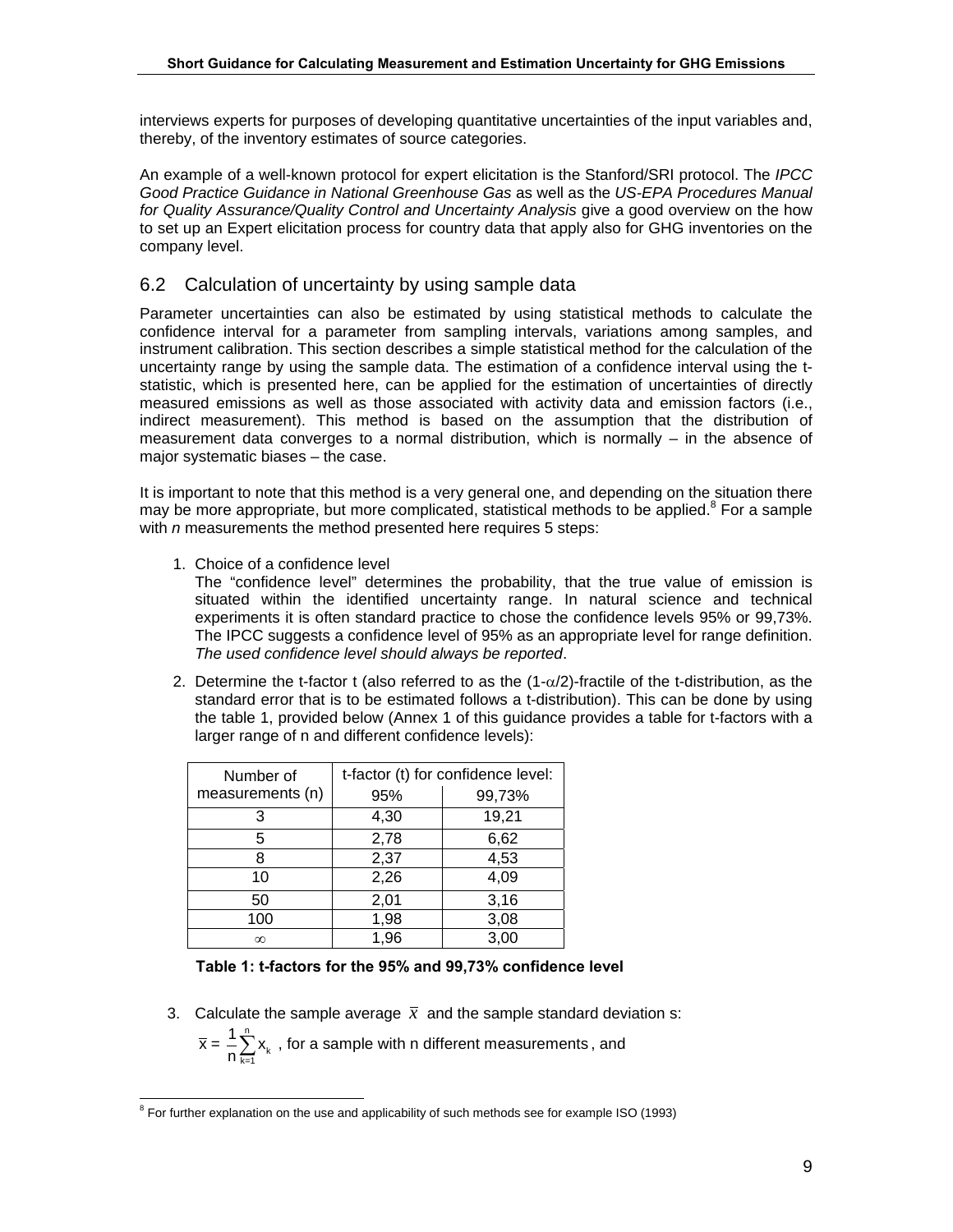$$
s = \sqrt{\frac{1}{n-1}\sum_{k=1}^n (x_k - \overline{x})^2}
$$

4. Calculate the value of *n s*⋅*t*

5. Calculate the resulting interval: 
$$
\left[\overline{x} - \frac{s \cdot t}{\sqrt{n}}; \overline{x} + \frac{s \cdot t}{\sqrt{n}}\right]
$$

The interval can then easily be transformed into the uncertainty range expressed in a  $+/$ percent value.

Such statistical tests are usually performed by using computer software. All statistical software packages and spreadsheet applications can easily be programmed to perform these calculations.

#### **7 Combining uncertainties for indirectly measured single-source emissions (Step 3)**

The likely causes of *uncertainty with direct measurement* are generally related to the measurement techniques used. Methods with a high degree of variability will typically lead to a high degree of statistical uncertainty in the final estimates.

In the case of *indirect measurement* the uncertainties are related to the *activity data,* and the *emission factor*. There are several ways to quantify the uncertainty range in these parameters:

- 1. Run statistical tests on one or several sets of sample data (e.g. by the method explained in section 6.2).
- 2. Determine the instrument precision of any measurement equipment used, especially for activity data.
- 3. Consulting experts within the company to give an estimation of the uncertainty range of the data used as explained in Section 6.1.
- 4. Use third-hand uncertainty ranges (e.g. the IPCC-data provided in the second worksheet of the uncertainty tool). This approach is the least useful, as it not specific to the data generated by the reporting company.

For activity data—and to a lesser extent the emission factors, which depend directly on the used technology—it is recommended to use method one or two.

As explained above, indirectly measured emissions are typically calculated by multiplying an activity factor and an emission factor, for example:

- Electricity purchased *times* a factor for generation CO<sub>2</sub>/kWh
- Tons of cement sold *times* a factor of CO<sub>2</sub>/ton cement.
- Rental sedan miles driven *times* a factor of CO<sub>2</sub>/vehicle mile

Uncertainty is compounded by this multiplication*; the resulting emissions estimate will be less certain than its least certain component* (this phrase is called the *compounded uncertainty principle*). For example, a firm may compile a highly certain total of kiloWatt-hours (kWh) from its electrical bills, however, the best available  $CO<sub>2</sub>/kWh$  factor for generation and transmission may be a national grid annual average, which may poorly reflect seasonal and hourly fluctuations in generation fuel mix corresponding to the firm's load profile. The kWh measurement has 'high' certainty, but the  $CO<sub>2</sub>$  factor could easily be off by 20%.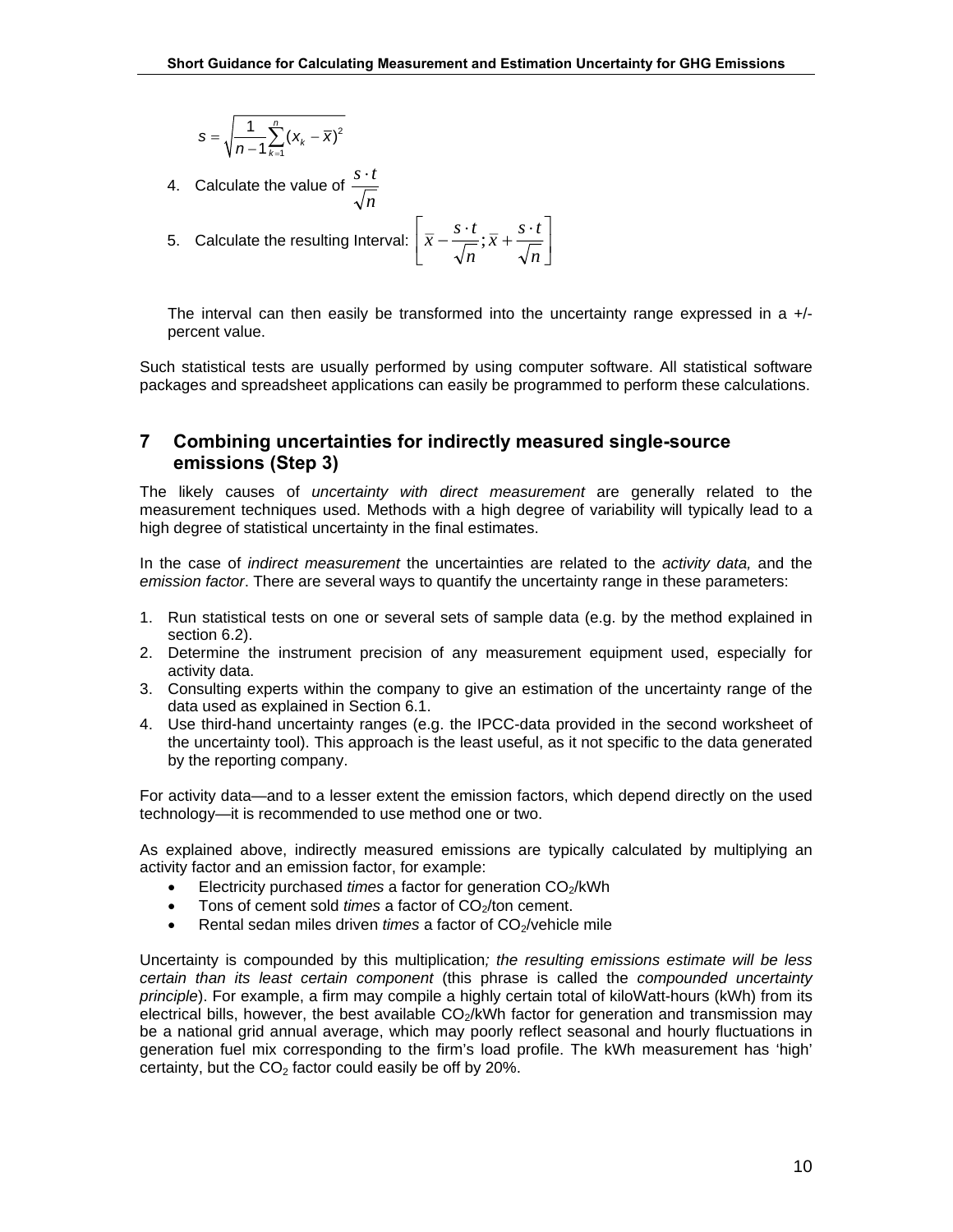For companies that characterize uncertainty numerically, a sum of squares approach may be used to calculate the confidence interval for the product of two or more factors<sup>9</sup>. This approach is only valid if the uncertainties follow a normal distribution and if the individual uncertainties are less than 60%. If this assumption is being made, and deemed valid, the company should state it in their analysis.

The relative confidence interval (the plus or minus *percent*) of the product is the square root of the sum of the squares of the relative (*percent*) confidence intervals of each factor.

$$
\sqrt{a^2 + b^2}
$$

Multiplying Uncertainties: where: (A +/- a%) X (B +/- b%) = C +/- c%  
with 
$$
c = \sqrt{a^2 + b^2}
$$

The above equation shows how companies that have assessed the individual uncertainty ranges of each factor could apply the compounded uncertainty principle.<sup>10</sup> It is however important to note that for individual uncertainties greater than 60% the sum of squares procedure is not valid.

This formula is incorporated in the first worksheet of the uncertainty calculation tool, which is designed to facilitate the process steps 3 and 4 of the uncertainty estimation and aggregation process for indirectly measured emissions.

<sup>-&</sup>lt;br>9 <sup>9</sup> The relatively simple formulas presented here are defensible when no factor in a multiplication is raised to a power, and when a normal distribution of probabilities within the confidence interval is assumed. For information on handling more complex situations, see EPA, Emission Inventory Improvement Project Volume VI: Quality Assurance/Quality Control, at www.epa.gov/ttn/chief/eiip/techrep.htm *Chapter 4 covers all approaches to inventory uncertainty analysis, or Frey, H. et* al. Quantitative Analysis of Variability and Uncertainty in Emissions Estimates, at www4.ncsu.edu/~frey/freytech.html<br>Evaluation of uncertainties in activity levels and emission factors, both stationary and mobile sources.

The above presented method implies the assumption that statistical variance of both factors may compensate each other. If the individual uncertainties are derived from very small samples it is therefore more accurate to use the so called method of linear error propagation. For the here presented problem – the combination of uncertainties of activity data and emission factors – that means simply adding up the *absolute* values of the individual uncertainties.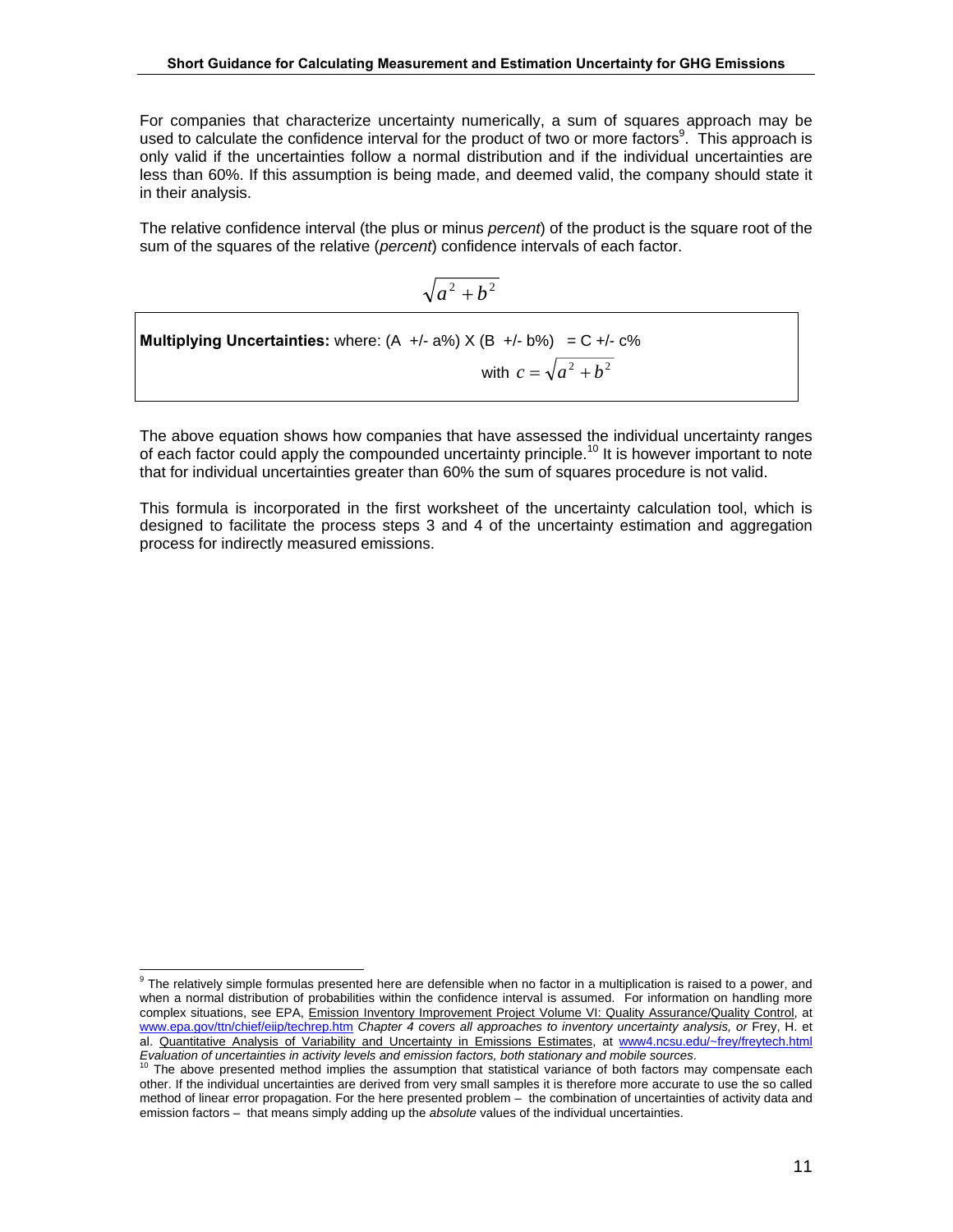## **8 Quantifying uncertainty for sub-totals and totals of single-sources (Step 4)**

If the parameter uncertainty for single sources in an inventory has been assessed, companies can determine uncertainty estimates for subtotals and totals, using a *weighted average approach*. The additive uncertainty can be estimated using a calculation method outlined below. Numeric uncertainties are combined using root-sum-of-squares techniques, using the absolute values to adjust for the relative weight of each parameter or estimate.

Adding Uncertainties: where: (C +/- c%) + (D +/- d%) = E +/- e%  

$$
e = \frac{\sqrt{(C \times c)^2 + (D \times d)^2}}{E}
$$

#### *Example:*

An inventory has two sources of  $CO<sub>2</sub>$  calculated as 110  $\pm$  4% and 90  $\pm$  24% tonnes. The inventory total is then 200 tonnes with an uncertainty of:

$$
u = \frac{\sqrt{4.4^2 + 21.6^2}}{110 + 90} = \frac{22.04}{200} \approx \pm 11\%
$$

The aggregation of uncertainties using this approach is facilitated by the GHG protocol uncertainty tool, which provides automated worksheets for directly and indirectly measured emissions.

### **9 Documenting and Interpreting an Uncertainty Assessment (Step 5)**

The final step in an uncertainty assessment can often be the most important. A great deal of effort can be expended by a company in collecting information and data for a quantified uncertainty assessment and implementing a model – such as the GHG Protocol's uncertainty tool – to aggregate parameter uncertainties across source categories and the entire inventory. However, all that effort can result in little benefit if steps are not also taken to carefully document and interpret findings throughout the process so that they can lead to real improvements in the quality of data collected and the inventory as a whole. The integration of a company's uncertainty assessment efforts with the implementation of its overall quality management system can help solve this problem. In addition, the reporting of basic results from uncertainty investigations (e.g., data on equipment measurement precision) is required by several emerging and existing emissions trading schemes (e.g. the proposed European Emissions Allowance Trading Scheme or the UK Trading Scheme).

During the process of collecting data on parameters for an uncertainty assessment (e.g., statistical, equipment precision, or expert judgment) it is critical that steps be taken to document and explain, in detail, the likely causes of the various uncertainties identified and specific recommendations regarding how they can be reduced. Although the first order error propagation approach used in the Protocol's uncertainty tool cannot address systematic biases in data, when such biases are identified in the course of an uncertainty assessment or ongoing data quality management processes, they should also be documented.

When interpreting the results from a quantitative uncertainty assessment, it is important to keep in mind the limitations of the approach used. Although it can provide a useful "first order" appraisal, the first order error propagation approach requires many assumptions that may not be entirely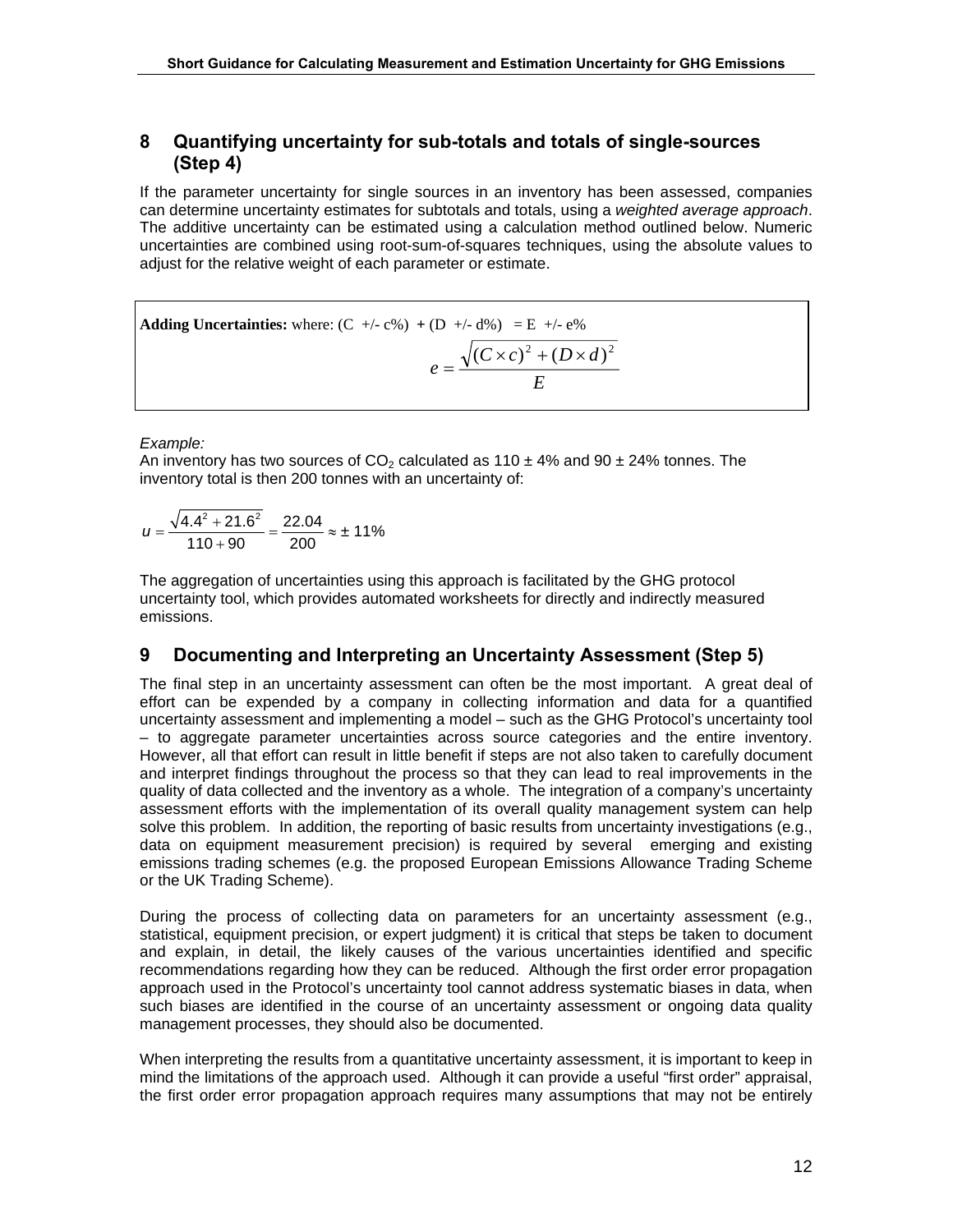appropriate given the characteristics of a particular activity within a company. The proper interpretation of uncertainty requires a discussion of such limitations and ample caveats for any quantitative uncertainty estimates produced. Interpretations also require a thorough discussion of the causes of the uncertainties identified – including biases as well as measurement precision – whether or not these uncertainties were quantified for use in a model. At a minimum, the interpretation of an uncertainty assessment may exclude a quantitative analysis of uncertainty or summarized rankings, especially if they are believed to present an incomplete picture of an inventory. However, inventories should always include a detailed qualitative discussion of the likely causes of uncertainties and related recommendations for data quality improvements.

When documenting the results from the quantitative portion of an uncertainty assessment, these results can be ranked using a summary scale. A typical, although arbitrary, scale is given below in Table 2. These ordinal values are based on quantitative confidence intervals, as a percentage of the estimated or measured value, in which the true value is likely to exist.<sup>11</sup>

| Data Accuracy | Interval as Percent of<br><b>Mean Value</b> |  |  |
|---------------|---------------------------------------------|--|--|
| High          | $+/- 5%$                                    |  |  |
| Good          | $+/- 15%$                                   |  |  |
| Fair          | $+/- 30\%$                                  |  |  |
| Poor          | More than 30 %                              |  |  |

#### **Table 2: Data Accuracy rating and corresponding intervals used in the GHG Protocol uncertainty tool**

The GHG Protocol's uncertainty tool automatically assigns ranks based on the scale given in Table 2 at several levels:

- i) The level of individual data for directly measured emissions
- ii) The level single sources for indirectly measured emissions
- iii) The sub-total and total level

Use of such an "ordinal" ranking is often criticized, as there is a significant loss of information in the transformation of quantified uncertainty into a qualitative ranking. Therefore, it is essential that thorough documentation accompany such rankings that caveat the limitations in the underlying quantitative assessment and describe the primary causes of uncertainty.

Table 3 provides certainty rankings – and brief descriptions of conditions under which they are likely to be found – that are typically the best attained by facilities and firms that have recently assembled emissions inventories. Poorer data and the lack of an effective quality management system are likely to lead to lower rankings. It is highly recommended that a rigorous data quality management system be implemented as discussed in the chapter on "Managing Inventory Quality"8 in the Corporate Accounting Standard of the GHG Protocol.

<sup>&</sup>lt;sup>11</sup> Likeliness is generally defined by a 95 percent two-tailed probability. In other words, the true value of an estimate with a "fair" ranking has a 95% probability of being within +/- 30% of the estimated value.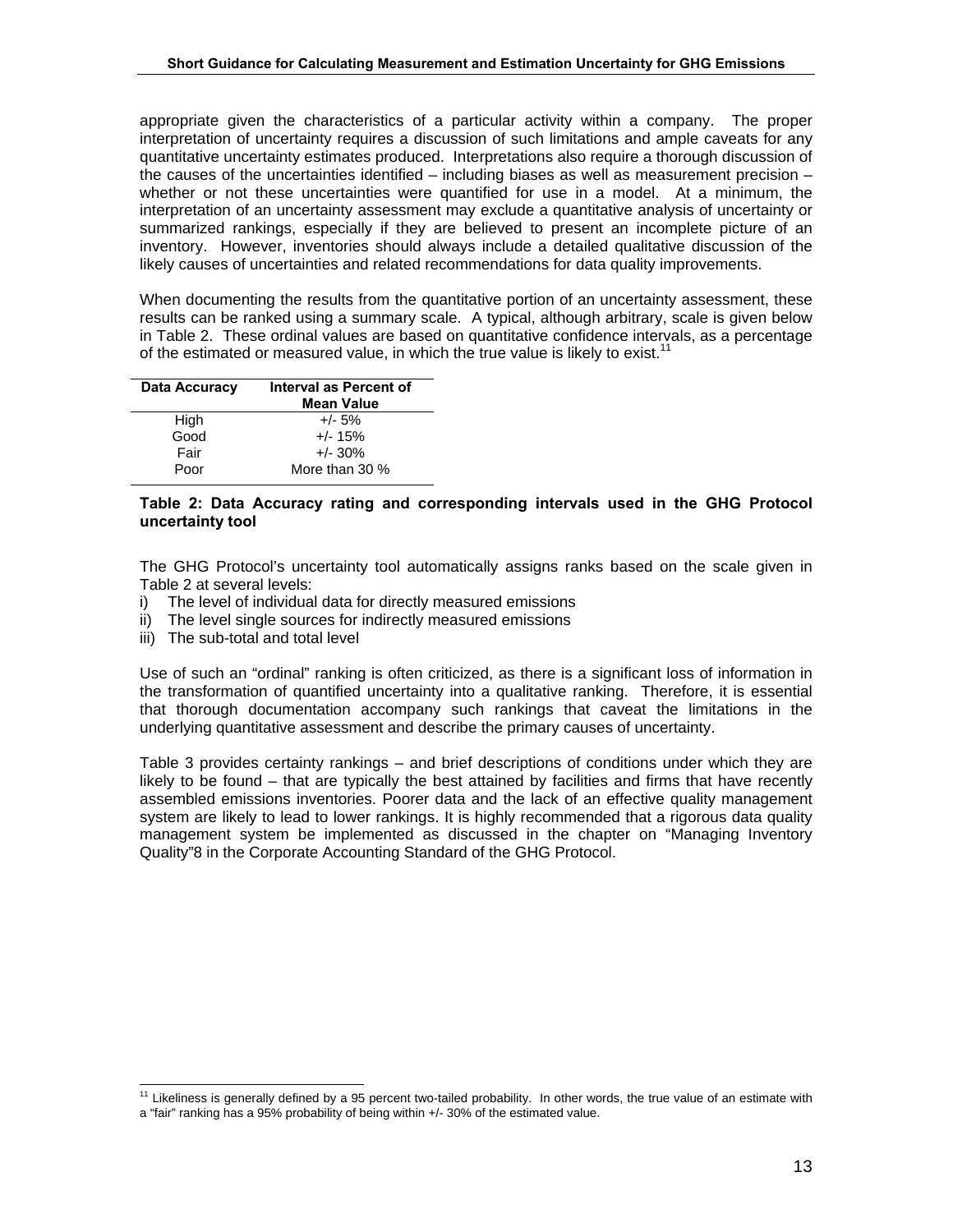| <b>Major Emissions Category Subtotal</b>    | <b>Best Attainable Certainty Ranking</b>                                        |  |  |  |
|---------------------------------------------|---------------------------------------------------------------------------------|--|--|--|
| On-site fuel combustion, stationary sources | High - Delivery records and bills make measurement easy and                     |  |  |  |
|                                             | accurate; carbon content is almost standard so emissions                        |  |  |  |
|                                             | factors are accurate. (Carbon per tonne coal varies; using an                   |  |  |  |
|                                             | average default factor for coal may yield a Good total)                         |  |  |  |
| <b>Process Emissions</b>                    | High - mass balance calculations combined with accurate input<br>$\bullet$      |  |  |  |
|                                             | records can yield highly accurate totals.                                       |  |  |  |
|                                             | Fair or Poor if by-products are calculated from production totals               |  |  |  |
|                                             | times industry average factors. Leaks of unmeasured gasses                      |  |  |  |
|                                             | are a problem.                                                                  |  |  |  |
| Directly-controlled vehicles                | High if complete fuel use records are tallied and multiplied by                 |  |  |  |
|                                             | fuel factors.                                                                   |  |  |  |
|                                             | Fair if distance by equipment type is multiplied by average fuel                |  |  |  |
|                                             | use per distance factors.                                                       |  |  |  |
|                                             | Poor if distance is only roughly estimated.                                     |  |  |  |
| Electricity use                             | High if one fuel is used for generation, or if marginal generation<br>$\bullet$ |  |  |  |
|                                             | fuel can be matched to facility load profile.                                   |  |  |  |
|                                             | Fair if annual average is used for a grid with multiple fuel                    |  |  |  |
|                                             | sources.                                                                        |  |  |  |
|                                             | Fair or Poor if electricity use is not metered and must be                      |  |  |  |
|                                             | estimated from equipment and time of use.                                       |  |  |  |
| In-bound freight, Out-bound freight         | Good if a few well-documented modes or routes are used,<br>$\bullet$            |  |  |  |
|                                             | Otherwise fair at best.                                                         |  |  |  |
| Employee job-related travel                 | Fair if miles are accurately tallied.<br>$\bullet$                              |  |  |  |
|                                             | Poor if trips are roughly categorized as short or long, etc.<br>٠               |  |  |  |
| Waste disposed to landfill                  | Good if recovery systems are in place and most CH4 is<br>$\bullet$              |  |  |  |
|                                             | collected.                                                                      |  |  |  |
|                                             | Otherwise fair at best (waste amounts may be well measured,                     |  |  |  |
|                                             | but composition of waste and decomposition conditions may                       |  |  |  |
|                                             | vary widely).                                                                   |  |  |  |

**Table 3: certainty ranking for common emission sources** 

## **10 Using the GHG Protocol Uncertainty Tool**

### 10.1 Calculation steps for Worksheet 1 "aggregation - indirect measurement"

To calculate the aggregated uncertainty for indirectly measured emissions, you need to determine the activity data, the GHG emission factor and the respective uncertainty ranges. The Spreadsheet automates the Steps 3 and 4 of the uncertainty ag gregation process and assigns an uncertainty ranking corresponding to table 2 of this guidance.

#### **Data Input :**

- 1. Enter the activity data in column A. Specify the unit in which fuel use data is measured in column B, e.g. metric tons, GJ, gallons, ….
- 2. Enter the estimated uncertainty ranges of the activity data expressed in +/- percent of the mean value in column C.
- you can enter the Unit of the emission factor in Column E. 3. Enter the emission factor in column D. The emission factor must be compatible to activity data input, and be calculated for  $kg CO<sub>2</sub>$ . Example: If the use of a fuel is measured in GJ, the emission factor should also be expressed in kg  $CO<sub>2</sub>/GJ$ . As a reminder to this important fact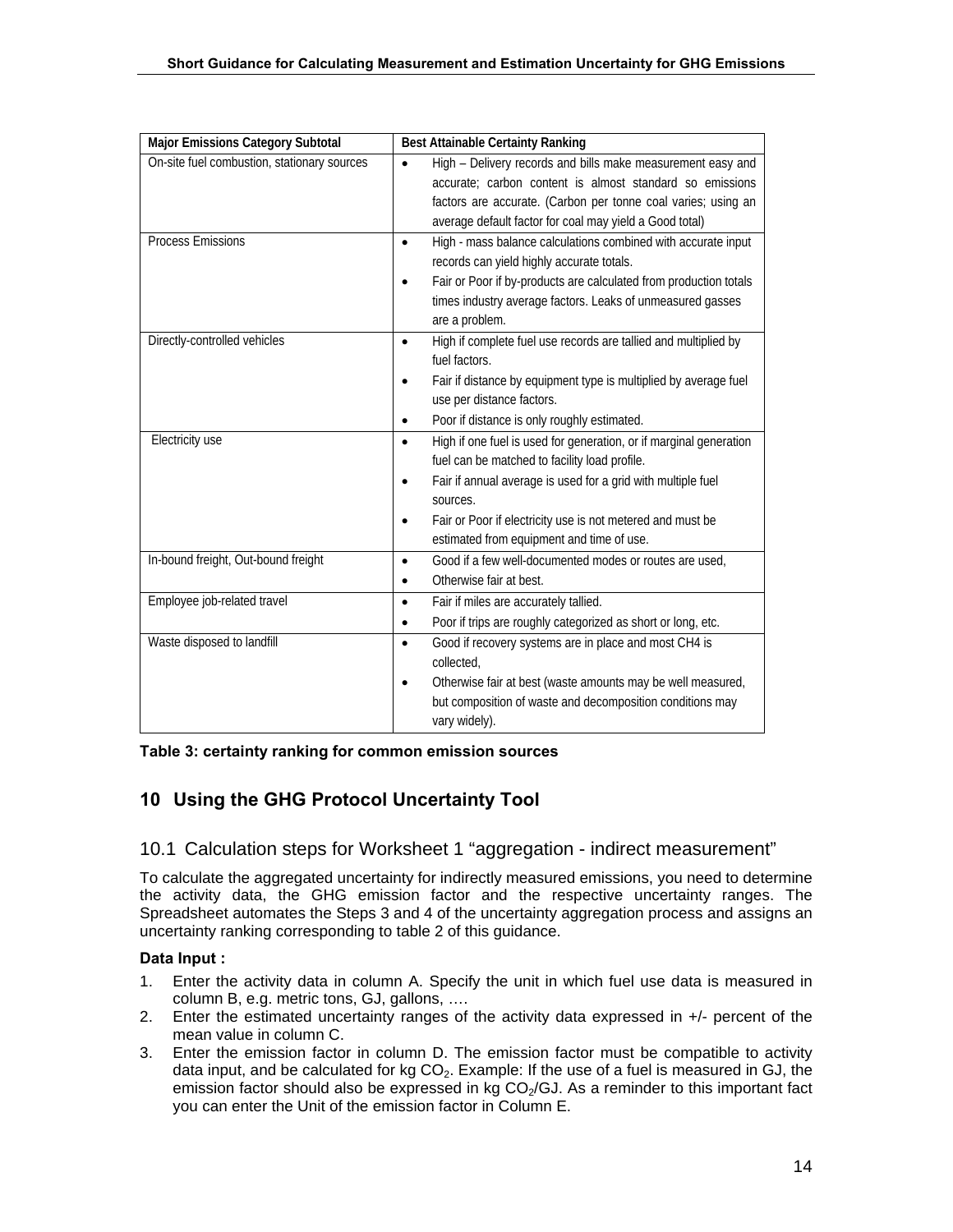- 4. Enter the estimated uncertainty ranges of the emission factor expressed in +/- percent of the mean value in column F.
- 5. Columns G and H show the calculated  $CO<sub>2</sub>$  emission in kg and metric tonnes.

#### **Step 3: Combining uncertainties for activity data and emission factors** (automated)

- 6. Column I provides the uncertainty range for the indirectly measured single source emissions.
- 7. Column J provides automatically the certainty ranking of the single source emissions according table 2 of this guidance.

#### **Step 4: Calculate aggregated uncertainty for all indirectly measured emissions** (automated)

- 8. The field in Column I below the Data entry Section provides the aggregated uncertainty for all indirectly measured emissions (Columns K and L show the result of intermediate calculations for control purposes.
- 9. The field in Column J below the Data entry Section provides automatically the certainty ranking for the aggregated indirectly measured emissions according table 2 of this guidance.

#### 10.2 Calculation steps for Worksheet 2 "aggregation - direct measurement"

#### **Data Input :**

- 1. Enter the reported GHG emissions in kg for each directly measured single source in Column A.
- 2. Enter the estimated uncertainty ranges of the reported GHG emissions expressed in +/ percent of the mean value in column B.
- 3. Column C provides automatically the certainty ranking of the single source emissions according table 2 of this guidance.

#### **Step 4: Calculate aggregated uncertainty for all indirectly measured emissions** (automated)

- 4. The field in Column B below the Data entry Section provides the aggregated uncertainty for all measured emissions
- 5. The field in Column C below the Data entry Section provides automatically the Certainty ranking for the aggregated directly measured emissions according table 2 of this guidance.

### 10.3 Worksheet 3 "aggregated uncertainty"

Worksheet 3 aggregates automatically the uncertainty ranges of the directly and indirectly measured emissions:

#### **Step 4: Calculate aggregated uncertainty for all entered emissions** (automated)

- 1. The grey field "aggregated uncertainty" provides the aggregated uncertainty for all measured emissions
- 2. The colored field "Uncertainty Ranking" provides automatically the Certainty ranking for the aggregated directly measured emissions according table 2 of this guidance.

### **11 For further Information**

Detailed guidance and information on assessing uncertainty – including approaches to developing quantitative uncertainty estimates and eliciting judgments from experts – can be found in chapter 6 of the IPCC's Good Practice Guidance and the EPA's Procedures Manual for Quality Assurance/Quality Control and Uncertainty Analysis (see references).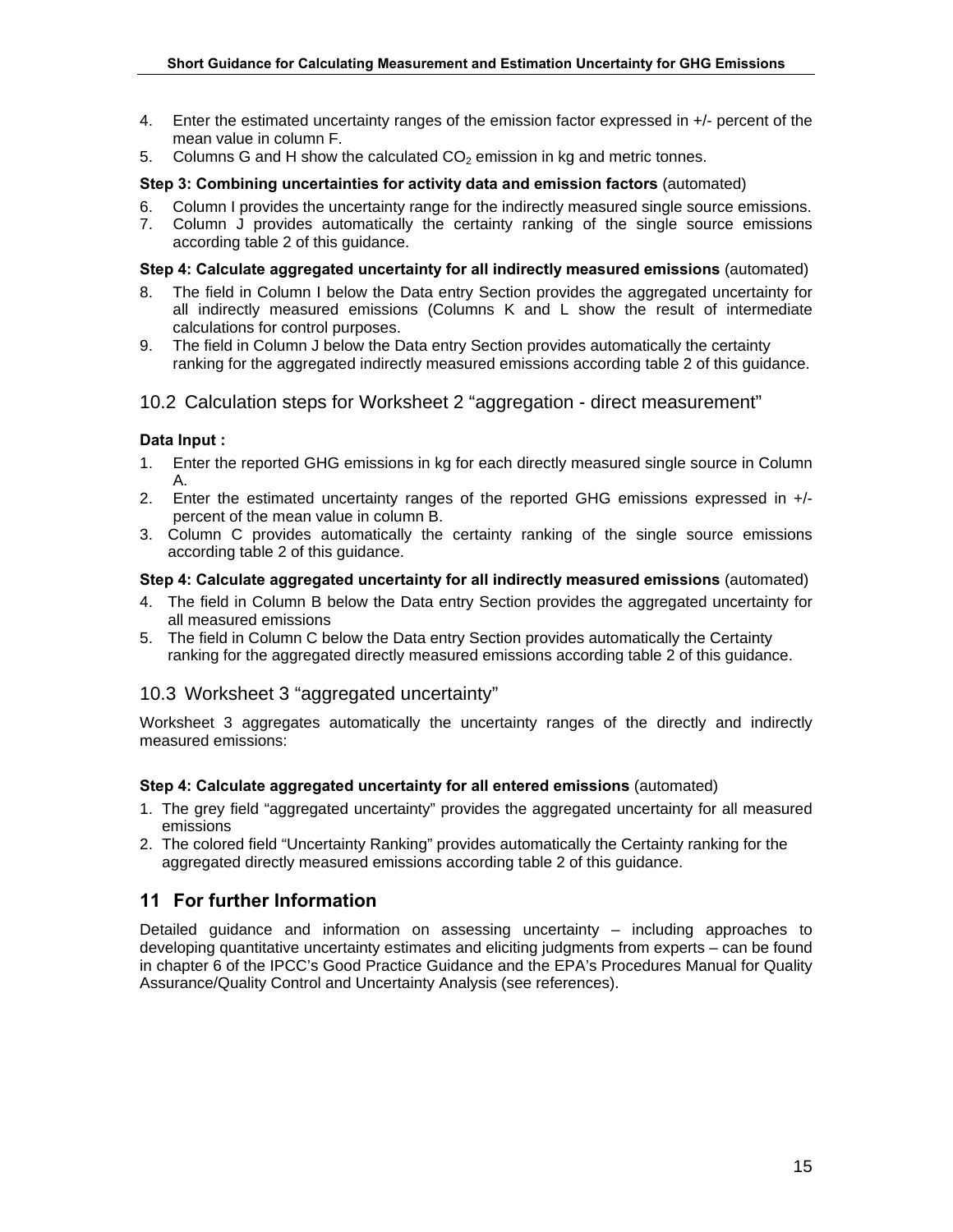## **12 References**

- **EPA (1996-1997)** *Quality Assurance Procedures*. Emission Inventory Improvement Program (EIIP) Document Series, Volume 6. U.S. Environmental Protection Agency. Download at <http://www.epa.gov/ttnchie1/eiip/techreport/volume06/index.html>
- **EPA (2002),** *Background on the U.S. Greenhouse Gas Inventory Process,* U.S. Environmental Protection Agency, Office of Atmospheric Programs, EPA 430-R-02-007A. Download at <http://yosemite.epa.gov/oar/globalwarming.nsf/content/ResourceCenterPublicationsGHGE missions.html>
- **EPA (2002),** *Procedures Manual for Quality Assurance/Quality Control and Uncertainty Analysis*, U.S. Environmental Protection Agency, Office of Atmospheric Programs, EPA 430-R-02- 007B. Download at

<http://yosemite.epa.gov/oar/globalwarming.nsf/content/ResourceCenterPublicationsGHGE missions.html>

- **IPCC (2000)** *Good Practice Guidance and Uncertainty Management in National Greenhouse Gas Inventories*. Intergovernmental Panel on Climate Change. Download at <http://www.ipccnggip.iges.or.jp/public/gp/gpgaum.htm>
- **IPCC/OECD/IEA (1997)** *Revised 1996 IPCC Guidelines for National Greenhouse Gas Inventories. The Reference Manual*. Intergovernmental Panel on Climate Change, Organisation for Economic Co-operation and Development, and International Energy Agency. Download at http://www.ipcc-nggip.iges.or.jp/public/gl/invs1.htm
- **ISO (1993)** *Guide to the Expression of Uncertainty in Measurement,* International Organization for Standardization, Geneva, Switzerland.

### **13 Acknowledgements**

The GHG Protocol team would like to thank Markus Ohndorf, Swiss Federal Institute of Technology Zurich, Center for Economic Research, for programming the uncertainty tool and Markus Ohndorf and Michael Gillenwater for co-authoring the guidance document.

Many sincere thanks also go to Brad Upton (NCASI), Duncan Noble (FiveWinds International), Einar Telnes (DNV), Jochen Mundinger (University of Cambridge, UK), Kamala Rajamani Jayaraman (ICF Consulting), Manuela Ojan (Toyota Europe), Manuele de Gennaro (Swiss Federal Institute of Technology Zurich, Center for Economic Research), Matthias Gysler (Federal Office for Energy, Switzerland) and Pierre Boileau (Environment Canada) for reviewing the draft tool and guidance and providing very helpful and insightful comments.